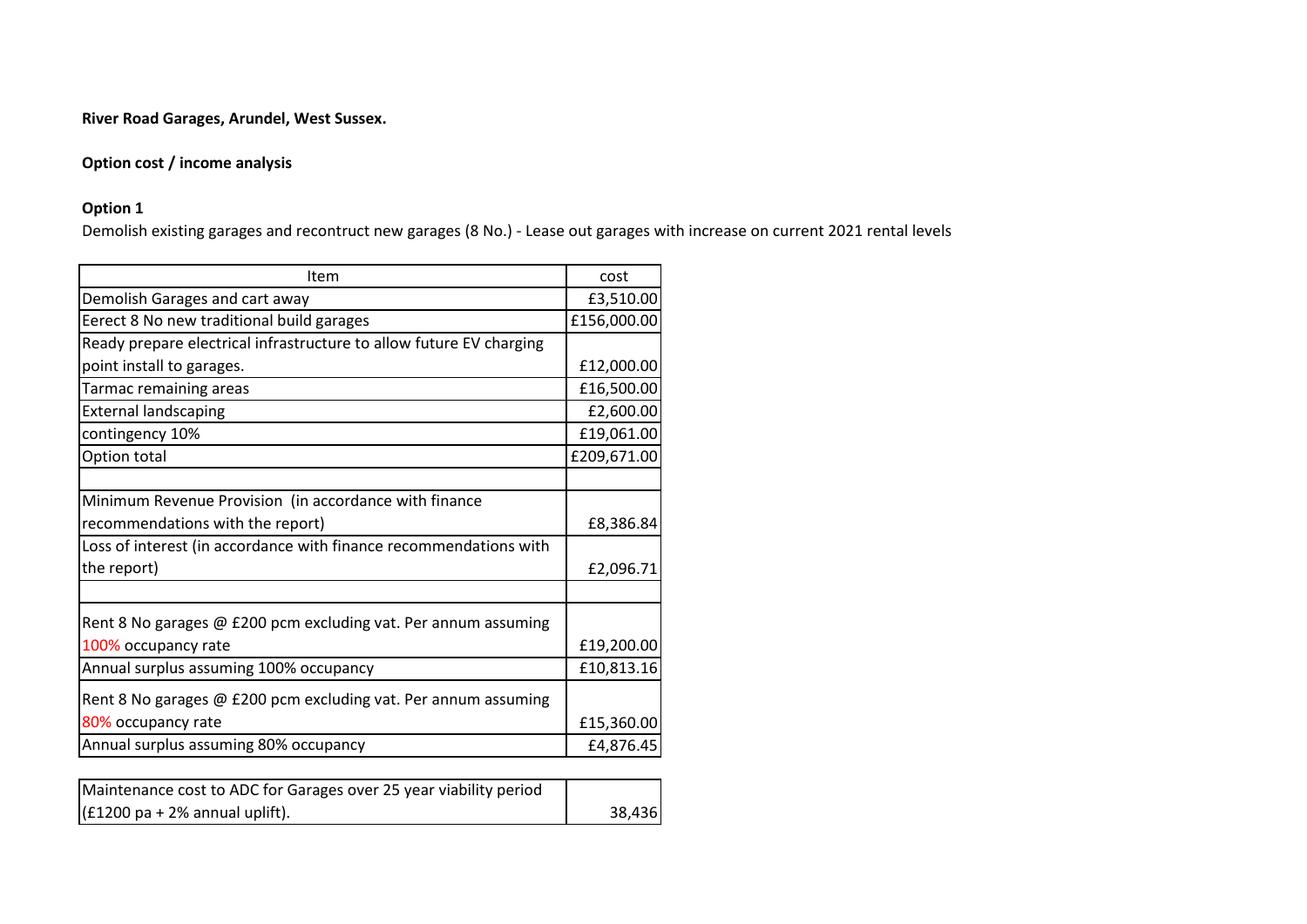| total surplus over 25 years = income over 25 years, 3% p/a uplift | £259,489 |
|-------------------------------------------------------------------|----------|
| (£560,014.30) less finance / repayment (£262,088.75), less        |          |
| $ $ maintenance (£38,436.36) =                                    |          |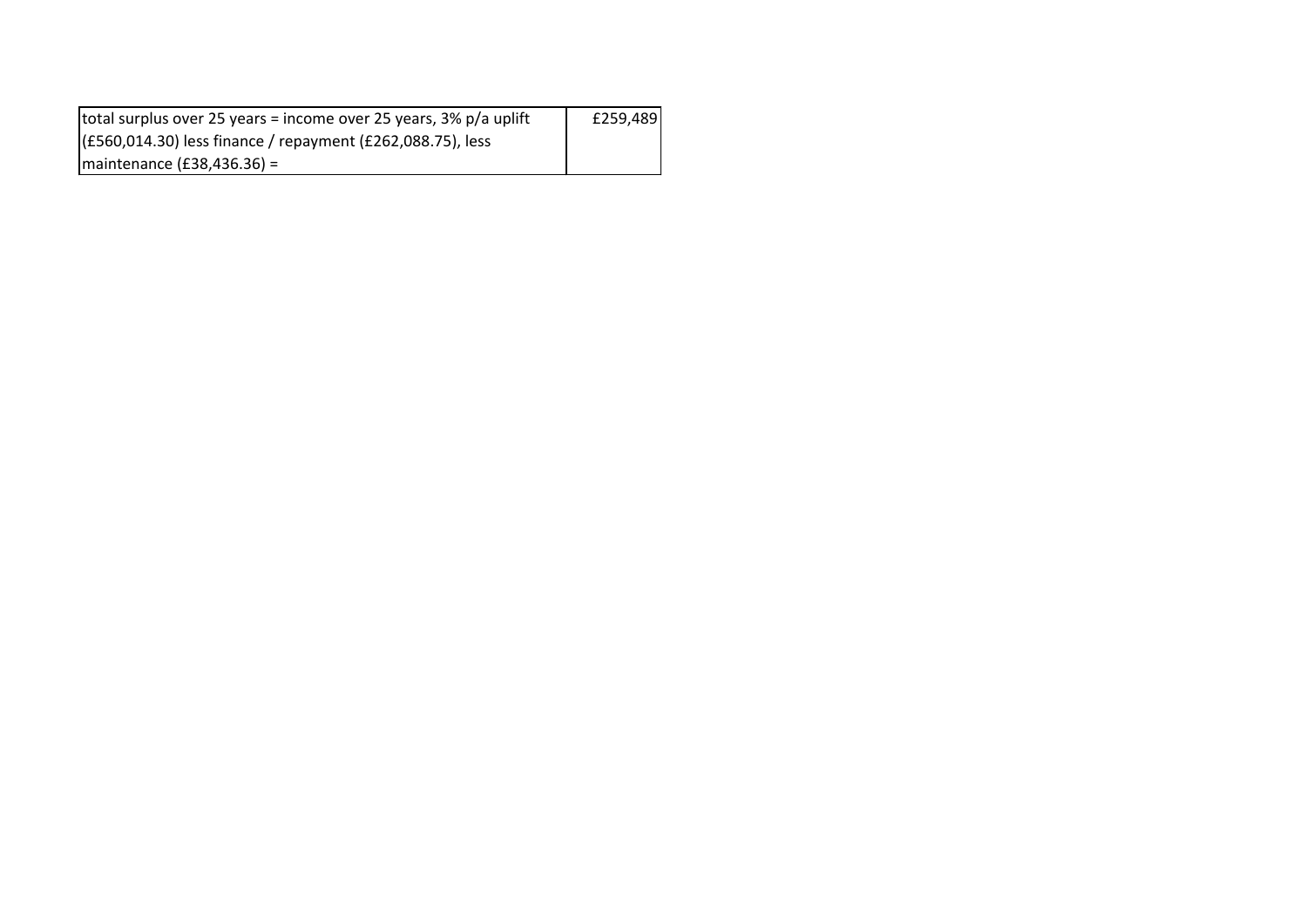# **Option cost / income analysis**

## **Option 2**

Demolish existing garages and tarmac site and line paint to provide 10 external parking spaces. Lease out car parking spaces at increased level

| Item                                                                                        | cost       |  |  |  |
|---------------------------------------------------------------------------------------------|------------|--|--|--|
| Demolish Garages and cart away                                                              | £3,510.00  |  |  |  |
| Tarmac whole area and line paint to provide 10 no parking spaces.                           |            |  |  |  |
| Ready prepare electrical infrastructure to allow future EV charging point install to paking |            |  |  |  |
| spaces.                                                                                     | £12,000.00 |  |  |  |
| <b>External landscaping</b>                                                                 | £2,600.00  |  |  |  |
| Contingency 10%                                                                             | £3,663.58  |  |  |  |
| Option total                                                                                | £40,299.42 |  |  |  |
|                                                                                             |            |  |  |  |
| Minimum Revenue Provision (in accordance with finance recommendations with the              |            |  |  |  |
| report)                                                                                     | £1,611.98  |  |  |  |
| Loss of interest (in accordance with finance recommendations with the report)               | £402.99    |  |  |  |
|                                                                                             |            |  |  |  |
| Rent 10 parking spaces @ £100 pcm excluding vat. Per annum assuming 100% occupancy          |            |  |  |  |
| rate                                                                                        | £12,000.00 |  |  |  |
| Annual surplus assuming 100% occupancy                                                      | £10,388.02 |  |  |  |
| Rent 10 parking spaces @ £100 pcm excluding vat. Per annum assuming 80% occupancy           |            |  |  |  |
| rate                                                                                        | £9,600.00  |  |  |  |
| Annual surplus assuming 80% occupancy                                                       | £7,585.03  |  |  |  |

| over 25 year period allow to resurface and repair costs circa £750 p/a + 2 % annual uplift | £24,023 |
|--------------------------------------------------------------------------------------------|---------|

| total surplus over 25 years = income over 25 years, $3\%$ p/a uplift (£350,008.94) less | £275,612 |
|-----------------------------------------------------------------------------------------|----------|
| $ $ finance / repayment (£50,374.25), less maintenance (£24,022.72) =                   |          |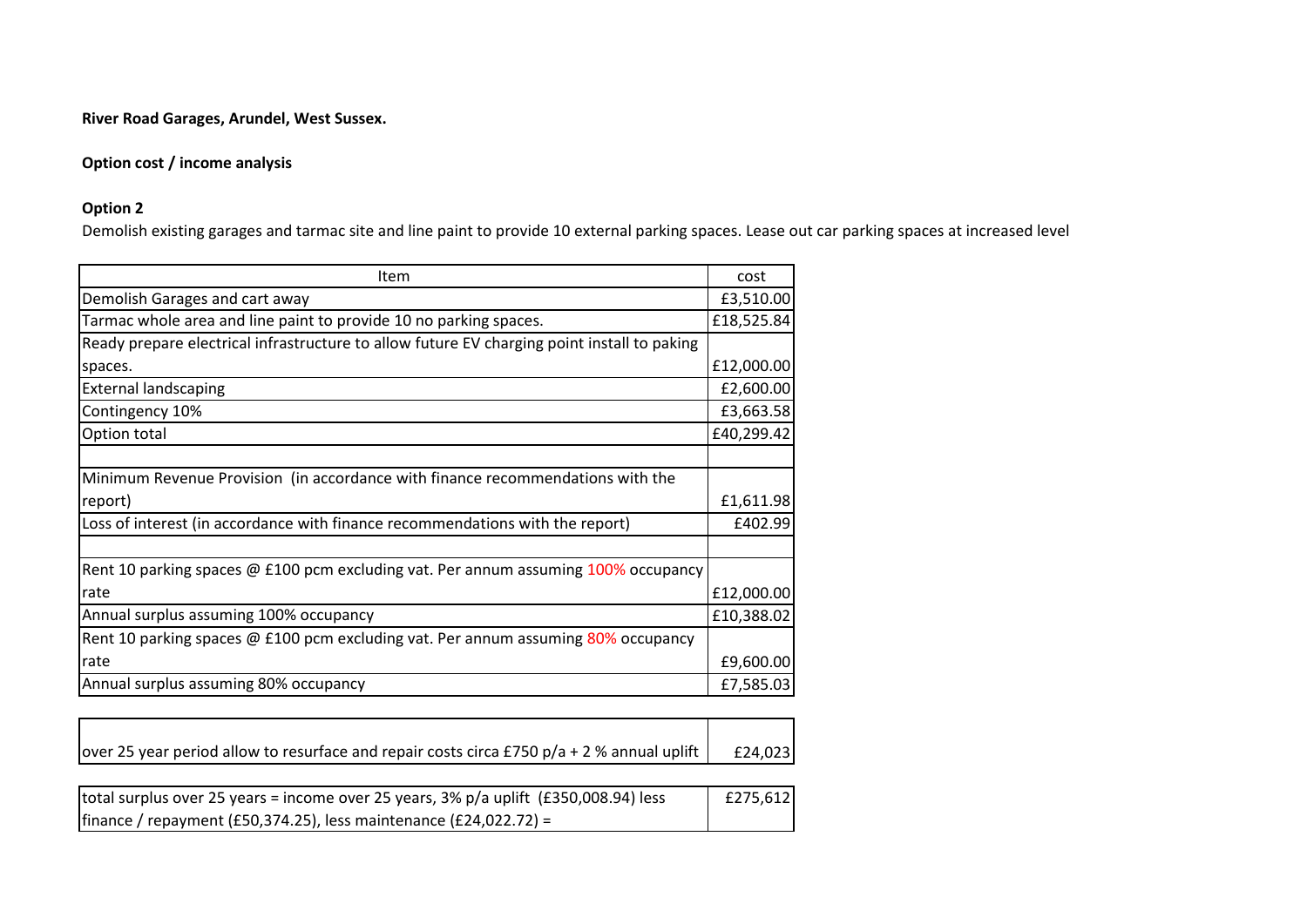# **Option cost / income analysis**

## **Option 3**

Demolish existing garages and rebuild 8 garages and retarmac and landscape area and dispose of via leasehold (25 years).

| Item                                                                                 | cost      |
|--------------------------------------------------------------------------------------|-----------|
| Demolish Garages and cart away                                                       | £3,510    |
| Eerect 8 No new traditional build garages                                            | £156,000  |
| Ready prepare electrical infrastructure to allow future EV charging point install to |           |
| garages.                                                                             | £12,000   |
| Tarmac remaining site areas                                                          | £16,500   |
| <b>External landscaping</b>                                                          | £2,600    |
| contingency 10%                                                                      | £19,061   |
| Option total                                                                         | £209,671  |
|                                                                                      |           |
| Minimum Revenue Provision (in accordance with finance recommendations with the       |           |
| report)                                                                              | £8,386.84 |
| Loss of interest (in accordance with finance recommendations with the report)        | £2,096.71 |
|                                                                                      |           |
|                                                                                      |           |
| Option 3 - Dispose of garage via leasehold 25 years - 8 garages @ £50,000            | £400,000  |
| Disposal fees & legal costs (£1650 x 8)                                              | £13,200   |
| Projected surplus = Capital receipt(£400,000), less Option total (£209,671) less 12  |           |
| months finance (£10,483.55) less disposal & legal fees (£13,200) =                   | £166,645  |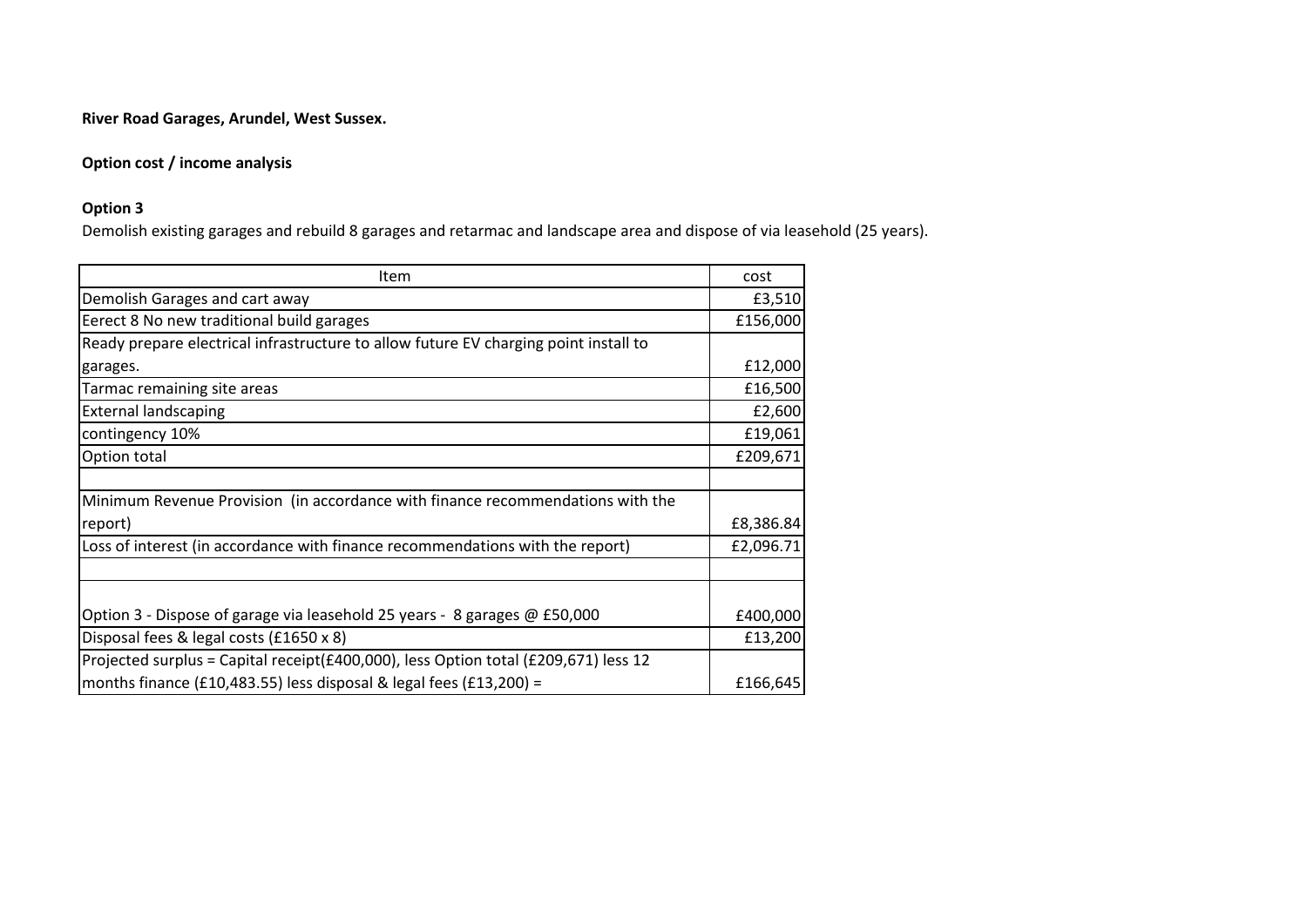# **Option cost / income analysis**

# **Option 5**

Demolish existing garages and construct 4 bedroom detached dwelling as managed Holiday let.

| Item                                                              | cost     |
|-------------------------------------------------------------------|----------|
| Demolish Garages and cart away                                    | £2,700   |
| Planning & Architect fees                                         | £8,000   |
| Construct one 4 bed house                                         | £334,500 |
| Renewable technology installations (ADC Carbon reduction          |          |
| commitment)                                                       | £30,000  |
| <b>External works</b>                                             | £10,000  |
| Fit out and furnish house                                         | £15,000  |
| <b>Professional fees</b>                                          | £58,425  |
| CIL payment                                                       | £27,000  |
| Cost to deliver premises on site                                  | £485,625 |
|                                                                   |          |
| Annual income for house (nett) @ 100% occupancy                   | £183,717 |
| Annual income assuming 60% occupancy rates (nett)                 | £110,230 |
| Hosting / commision fees 28% (based on 60% occupancy)             | £30,864  |
| Annual maintenance / cyclical replacements                        | £5,000   |
| Nett annual income less costs (assuming 60% occupancy)            | £74,366  |
| Nett annual income less costs (assuming 100% occupancy)           | £132,788 |
| Minimum Revenue Provision (in accordance with finance             |          |
| recommendations with the report)                                  | £19,425  |
| Loss of interest (in accordance with finance recommendations with |          |
| the report)                                                       | £4,856   |
| Annual surplus assuming 60% occupancy                             | £50,084  |
| Annual surplus assuming 100% occupancy                            | £113,363 |

| Maintenance cost dwelling over 25 year viability period (£5000 pa +  |              |
|----------------------------------------------------------------------|--------------|
| 2% annual uplift).                                                   | £160,152     |
| total surplus over 25 years = income over 25 years, 3% p/a uplift    | E2, 126, 435 |
| $(£4,018,905)$ less finance / repayment (£607,025), less maintenance |              |
| $(f160, 151)$ less fees $(f1, 125, 293) =$                           |              |